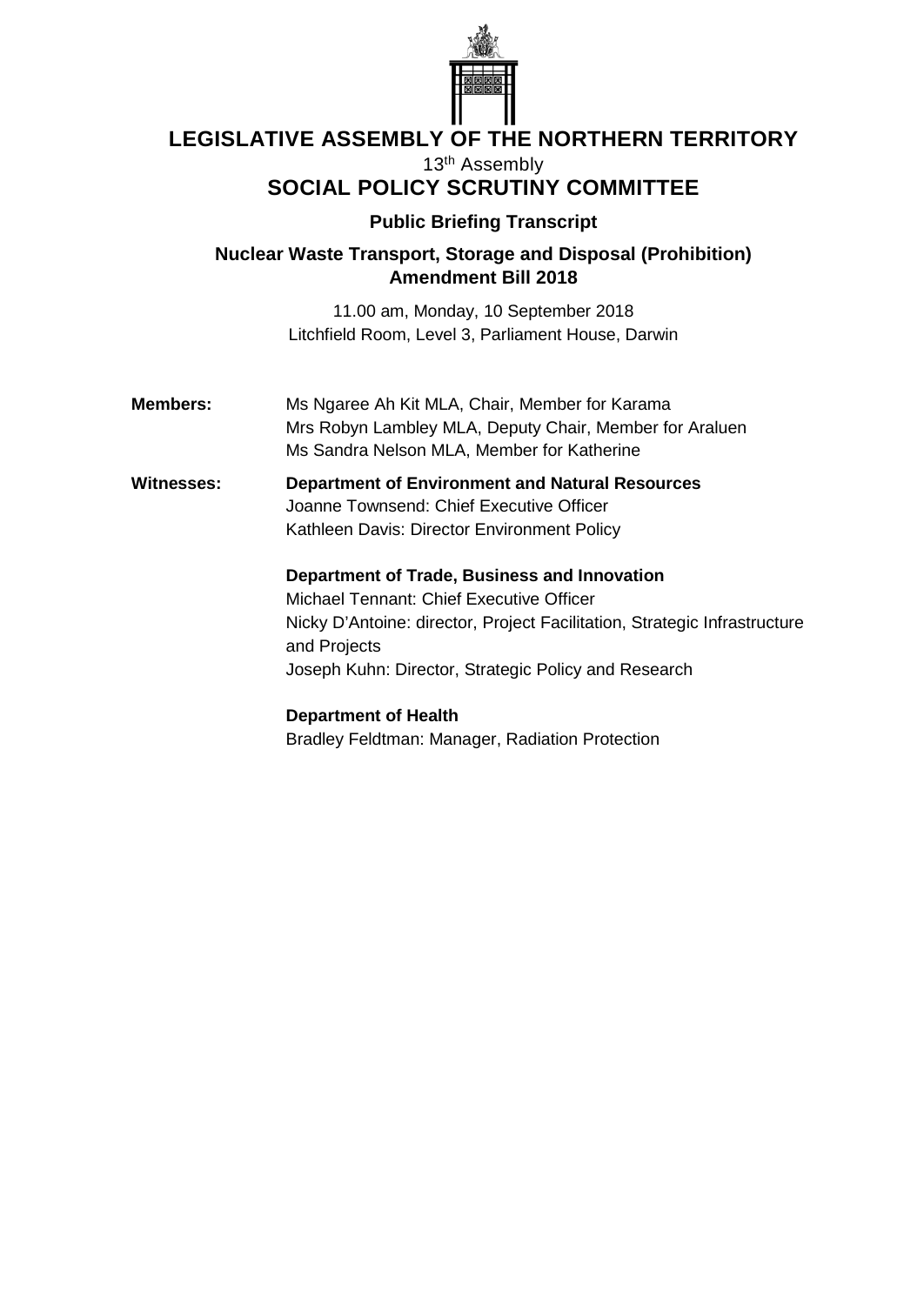### **NUCLEAR WASTE TRANSPORT, STORAGE AND DISPOSAL (PROHIBITION) AMENDMENT BILL 2018**

#### **DEPARTMENT OF ENVIRONMENT AND NATURAL RESOURCES DEPARTMENT OF TRADE, BUSINESS AND INNOVATION DEPARTMENT OF HEALTH**

**Madam CHAIR:** Good morning, everyone. Thank you for joining us. I am Ngaree Ah Kit. I am the Member for Karama and Chair of the Social Policy Scrutiny Committee.

On behalf of the committee, I welcome everyone to this public briefing into the Nuclear Waste Transport, Storage and Disposal (Prohibition) Amendment Bill 2018.

I welcome to the table to give evidence to the committee, from the Department of Environment and Natural Resources: Joanne Townsend, Chief Executive Officer and Kathleen Davis, Director Environment Policy; from the Department of Trade, Business and Innovation: Michael Tennant, Chief Executive Officer; Nicky D'Antoine, Director, Project Facilitation, Strategic Infrastructure and Projects and Joseph Kuhn, Director, Strategic Policy and Research; and from the Department of Health: Bradley Feldtman, Manager, Radiation Protection.

Thank you for coming before the committee. We appreciate you taking the time to speak to the committee and look forward to hearing from you today.

This is a formal proceeding of the committee and the protection of parliamentary privilege and the obligation not to mislead the committee apply. This is a public briefing and is being webcast through the Assembly's website. A transcript will be made for use by the committee and may be put on the committee's website.

If, at any time during the briefing, you are concerned that what you will say should not be made public, you may ask that the committee go into a closed session and take your evidence in private.

I will ask each witness to state their name for the record, and the capacity in which they appear. I will then invite Ms Townsend to make a brief opening statement before proceeding to the committee's questions. Could each of you now please state your name and the capacity in which you appear this morning?

**Mr FELDTMAN:** Bradley Feldtman, Manager, Radiation Protection, Department of Health.

**Ms DAVIS:** Kathleen Davis, Director Environment Policy, Department of Environment and Natural Resources.

**Ms TOWNSEND:** Jo Townsend, CEO, Department of Environment and Natural Resources.

**Mr TENNANT:** Michael Tennant, CEO, Department of Trade, Business and Innovation.

**Ms D'ANTOINE:** Nicky D'Antoine, Director, Project Facilitation, Department of Trade, Business and Innovation.

**Mr KUHN:** Joseph Kuhn, Director, Strategic Policy and Research, Department of Trade, Business and Innovation.

**Madam CHAIR:** Thank you very much. Ms Townsend, would you like to make an opening statement?

**Ms TOWNSEND:** Thank you, Madam Chair and members of the committee. Thank you for inviting me to speak to you today on behalf of the Department of Environment and Natural Resources.

Today, I am joined—as the introduction attested—by my colleague, Mr Michael Tennant, who is the Chief Executive Officer from the Department of Trade, Business and Innovation, or DTBI.

This amendment bill is an example of collaboration across both departments to improve legislation and its application in the Territory. Mr Tennant will be talking later about some of the particular application of this legislation to industry.

I will provide some detail in the specific changes to the Act and their affect. We are also joined by Mr Bradley Feldtman from the Department of Health, who will speak to the transport, storage and disposal of waste under the *Radiation Protection Act* and the Radiation Protection Regulations.

What does the Act govern? The Nuclear Waste, Transport, Storage and Disposal (Prohibition) Amendment Bill introduces amendments to the *Nuclear Waste Transport, Storage and Disposal (Prohibition) Act*, which was introduced in 2004. It was introduced at a time when there was significant local and national debate about nuclear waste facilities and their location, including debate and discussion about establishing a facility on Commonwealth land in the Northern Territory.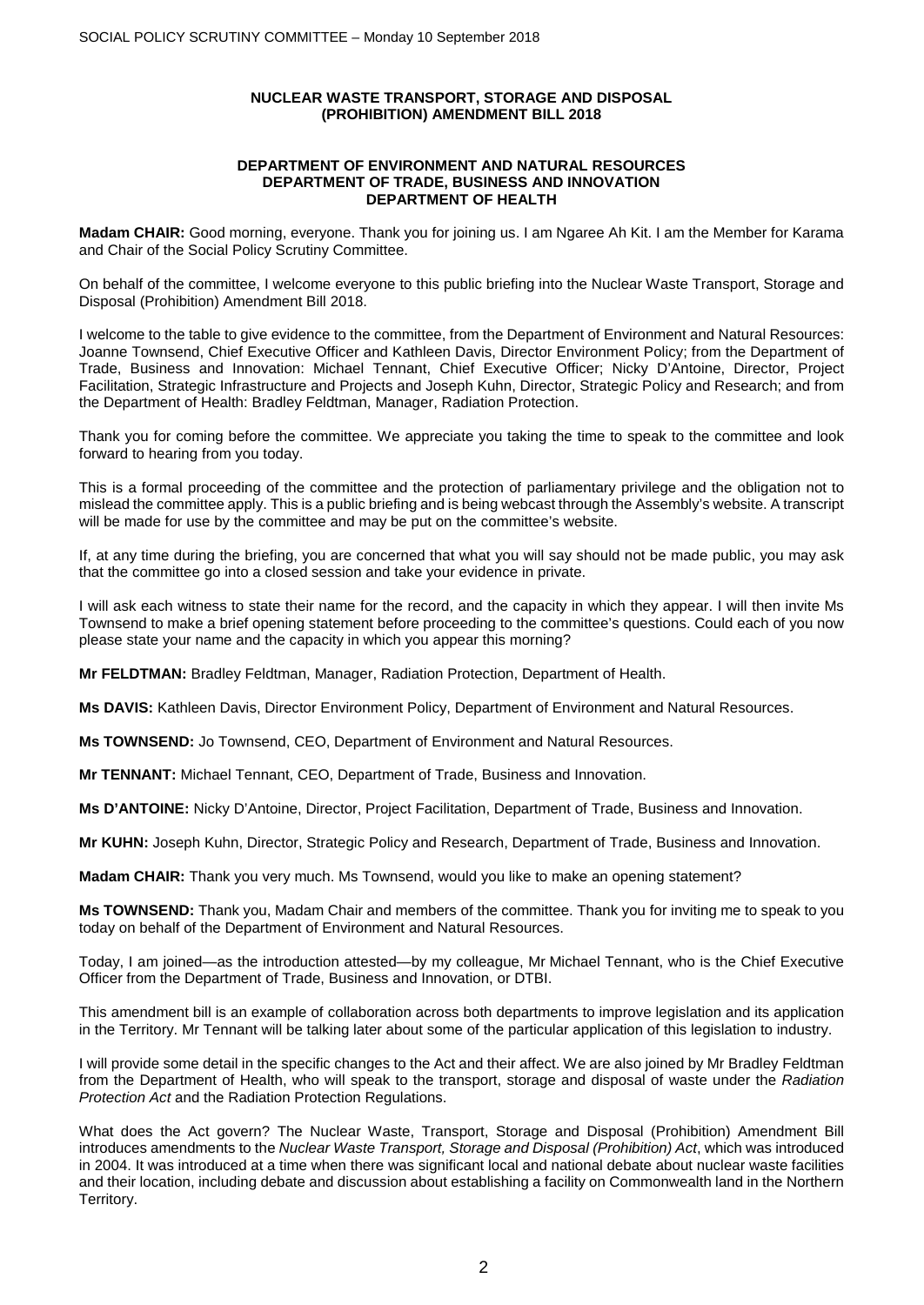#### SOCIAL POLICY SCRUTINY COMMITTEE – Monday 10 September 2018

The purpose of the Act was to protect the Northern Territory environment and the health of Territorians by preventing the Northern Territory from becoming a dumping ground for Australia's nuclear waste. Both South Australian and Western Australia have similar legislation in effect, from around the same time.

At its core, the Act has two primary functions. The first is to prevent certain waste from being imported into the Territory, and the second is to prevent someone from constructing and operating a nuclear waste facility.

The Act does not and is not intended to regulate the transport, storage or disposal of nuclear waste that may be generated or present already within the Northern Territory. This is the function of other legislation, primarily the *Radiation Protection Act* and its regulations.

The amendments before you do not change the intent of the Act or its primary functions. What the amendments are designed to do is make it clearer that Northern Territory industries that may generate nuclear waste, including naturally occurring radioactive materials, or NORMs, incidentally as part of its ordinary business are not captured by that Act.

The Act already contains a range of exemptions that were intended to allow Northern Territory industries to continue to operate in compliance with the law, however whilst undertaking legal due diligence the offshore oil and gas industry raised with the Northern Territory Government that these exemptions were potentially ambiguous and they have sought greater clarity on the regulatory arrangements.

Our own legal advice confirmed these ambiguities, and this bill has been prepared in order to redraft the exemptions in the Act in order to provide greater certainty for both industry and the Northern Territory community. What are the specific amendments? The bill repeals and replaces subsection 5(2) of the Act in order to more clearly state the circumstances in which the Act does not apply, and the interaction between those exempted activities in other legislation that may have a role in managing waste from those activities.

That legislation includes the *Radiation Protection Act* and its regulations, the *Mining Management Act* and the *Radioactive Ores and Concentrates (Packaging and Transport) Act*. There is quite a range of regulations in effect in the Northern Territory that regulates waste produced in the Northern Territory.

I quickly want to address each of the elements of the changes in section 5 of the Act and explain how they relate to the current exemptions. We have a new subsection (2), which is simply included to provide certainty that the Act is intended to apply to all nuclear waste generated inside or outside of the Territory, unless one of the exemptions identified in subsections (3) and (4) apply. This is currently included out of subsection (2)(a) of the Act.

Subsection (3) deals with any waste that may be generated within the Northern Territory, including within the Northern Territory's marine waters. It covers the same matters that are currently covered by the existing subsections 5(2)(b) and 5(2)(c). Subsection (4) deals with any waste that may be generated by the oil and gas industry off-shore. By 'off-shore' I mean outside of the Northern Territory's marine waters. This subsection covers the same matters currently covered by the existing subsections  $5(2)(c)(i)$  and (iii).

Although it is intended that these two existing sections would apply to both activities within and outside of the Northern Territory marine waters. This is one of the areas of ambiguity I mentioned earlier. As such, in rewriting the exemptions, we have made a clear separation between those activities that occur within the Territory, and those that occur offshore.

The new subsections specifies exemptions for two types of activities that may be required by offshore oil and gas projects. Subsection (a) is designed to deal with waste that may be generated through the operations and maintenance of pipelines that might start in a gas field but land in the Territory. Subsection (b) deals with waste that might be brought into the Territory by some other means, which would usually be by ship. It covers waste that might be associated with equipment that needs cleaning or maintenance and waste that might be produced through some other aspects of the exploitation of a gas field.

It establishes a two-pronged test that requires the project to be delivering significant social and economic benefit for the Territory, and to be located within 800 kilometres of the Territory. This section considerably strengthens the previous exemption by being much clearer about the nature of the required relationship between the project and the Northern Territory for the exemption to apply.

These amendments make the application of the Act much clearer to industry, and of course to regulators. The amendments do not extend the reach of the Act or change its intent, as I stated earlier. I would like to re-iterate that the bill does not introduce new exemptions of broaden the existing exemptions, rather—as I have explained—they are reframed in order to provide greater certainty to industry and the Northern Territory community.

Furthermore, these exemptions do not mean that waste from these industries are not managed or regulated, they are through the legislation described earlier. These amendments do, however, mean that waste produced in the Northern Territory or off-shore as part of Northern Territory projects are not inadvertently prohibited through the Act—as I said, inadvertently prohibited through an act, which was intended to prevent the operation or establishment of a nuclear waste facility in the Northern Territory.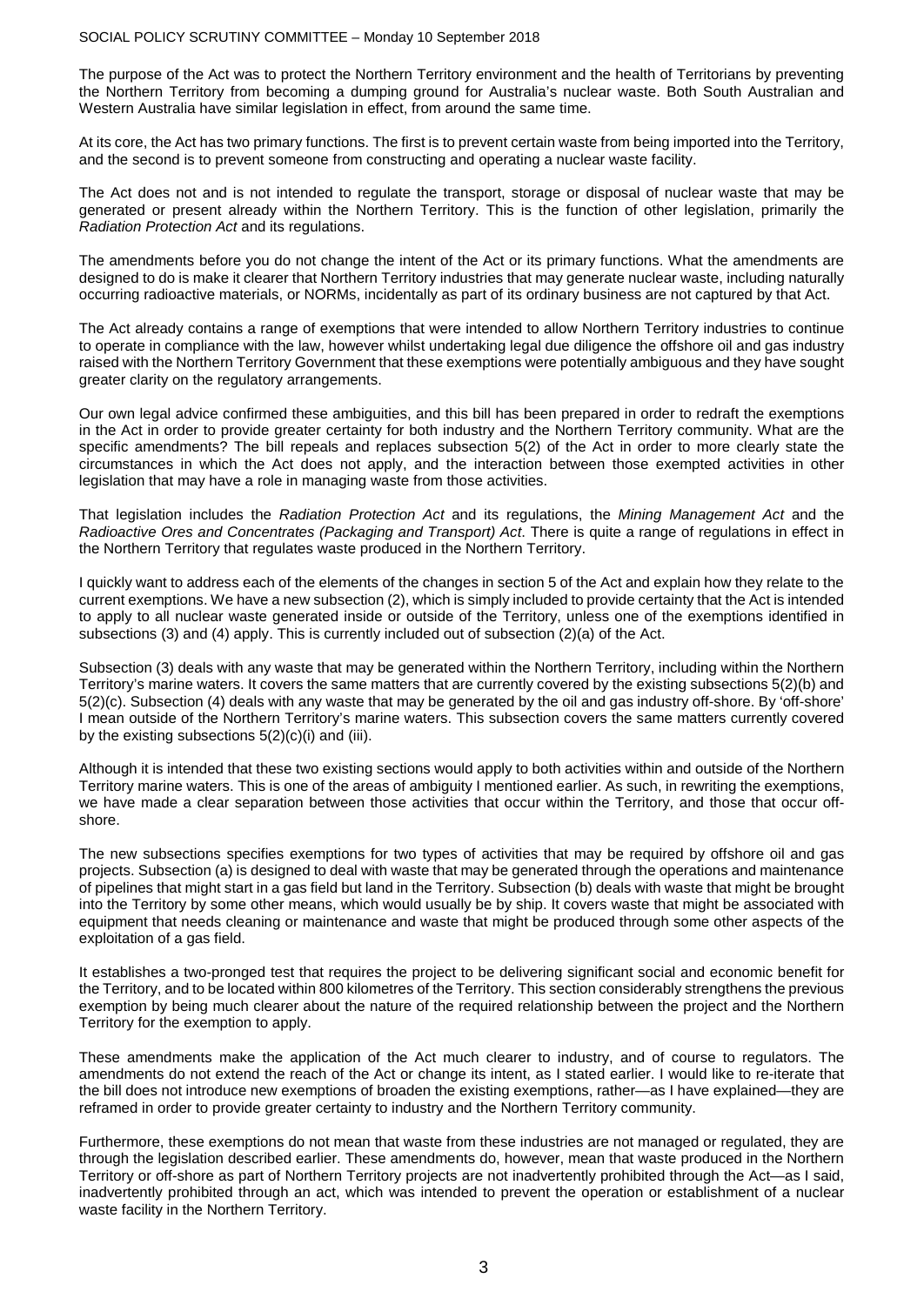SOCIAL POLICY SCRUTINY COMMITTEE – Monday 10 September 2018

In summary, there is no change in policy intent arising from these amendments and no extension or limitation of the Act's application.

I will now ask Mr Tennant to speak to you about the impact of these changes on industry and the drivers that led to the amendments being proposed before you.

**Madam CHAIR:** Thank you very much, Ms Townsend. Mr Tennant.

**Mr TENNANT:** Thank you very much, Madam Chair and members of the committee.

The Northern Territory is strategically located near globally significant offshore energy resources, with an estimate that the Northern Territory has access to more than 30 trillion cubic feet of gas reserves in offshore waters.

The Territory oil and gas sector has the potential to significantly increase its contribution to the Northern Territory economy and jobs and to the Australian economy. We have an important role to play in providing for Australia's national energy security, as well as that for our strategic partners, as well as using the derivatives of gas, offshore and onshore, for associated and industrial chemicals and processes.

The Northern Territory has developed significant local infrastructure, expertise and capability to support a number of world-class offshore oil and gas projects. These include: the US\$37bn INPEX Ichthys LNG project currently in the final stages of construction; the ConocoPhillips-led Darwin LNG project, which first shipped LNG in February 2006, which has now loaded more than 500 ships; and Darwin and the Territory will play significant roles in the supply chain for the \$14bn Shell Prelude floating LNG gas project through the company's Darwin supply base and its contractors who manage warehousing, maintenance and logistics.

Darwin is expected to be a substantial gas processing and supply and service hub as the onshore and offshore oil and gas industry further develops. The government's vision is to establish the Territory as a world-class hub for gas production, manufacturing and services by 2030.

The proposed amendments are the result of the government actively engaging with and listening to one of our priority industry sectors—specifically the offshore oil and gas industry. The amendments will improve clarity and certainty about the application of the Act. The current ambiguities in the Act are of concern to the industry, and were identified by industry proponents when undertaking their own due diligence. We sought advice from the Solicitor-General for the Northern Territory, who has confirmed that the legislative amendment was required to resolve these ambiguities.

The bill will provide clarify and certainty to the offshore oil and gas industry about the application of the Act to norms that may be incidentally generated from offshore oil and gas activities and subsequently brought into the Territory.

The minor amendments will clarify that norms deriving from pipelines and exploration and recovery activities in the offshore oil and gas industry will be exempt from the Act, provided that the relevant project has a relationship with the Territory and is providing a social and economic benefit to the Territory.

The proposed amendments do not change the original policy intent of the Act, which as Ms Townsend mentioned, was to prevent the establishment and development of a nuclear waste storage facility in the Territory.

The Legislative Assembly intended that the offshore oil and gas industry would be exempt when it originally passed the Act. The proposed amendments simply clarify the exemptions already in place for the offshore oil and gas industry. Targeted consultations will occur with affected offshore oil and gas operators in drafting regulations to ensure that existing projects are appropriately described before the regulations are introduced.

In closing, the bill is a clear indication of government working with a priority industry sector to grow our economy, investment and jobs in our Territory, without compromising the environmental protection and outcomes and the health and safety of our Territorians.

Madam Chair and members of the committee, the Departments of Environment and Natural Resources, Trade, Business and Innovation and Health are happy to receive further questions today, and also any further questions in writing from the committee.

**Madam CHAIR:** Thank you very much. I will now open up to committee members for any questions they may have. Member for Katherine, do you have any questions?

**Ms NELSON:** Not right now.

**Madam CHAIR:** Member for Araluen?

**Mrs LAMBLEY:** No.